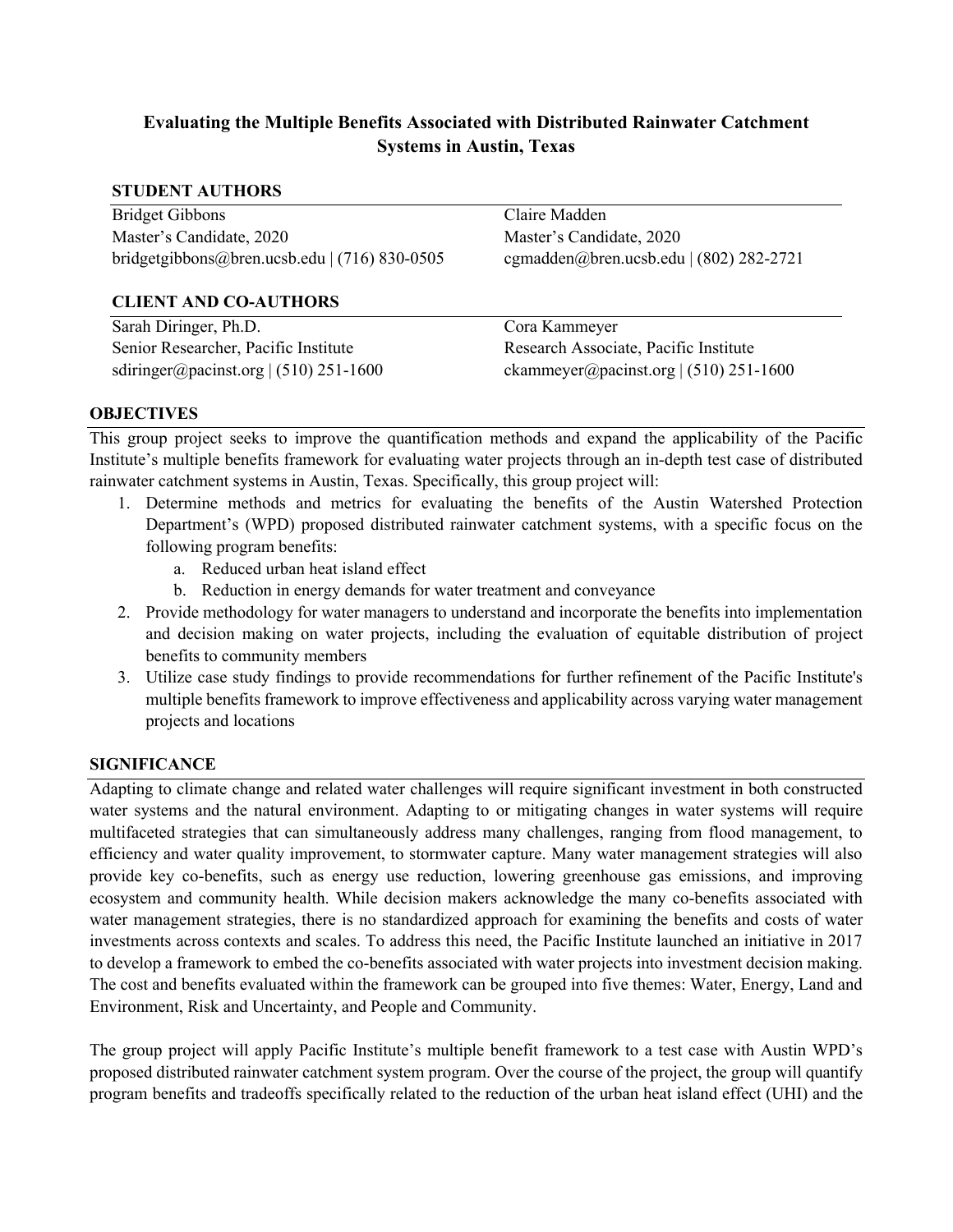reduction in water related energy use. With climate projections indicating a rise in Central Texas temperatures by 3 to 7 degrees over the next 50-100 years, it is increasingly important to take steps to reduce UHI given that high temperatures in urban areas can negatively impact public health, increase energy use, and increase greenhouse gas emissions (1). In our current system, water demand and energy use are highly linked due to the energy intensity of water conveyance, treatment and delivery. However, reducing water related energy use by increasing the availability of localized water supplies has the potential to increase community resilience and result in benefits to environmental quality, social equity and economic performance (3). As a result of the Austin test case, the group will provide information on benefit characterization and quantification of the two parameters outlined above to Austin WPD. In addition, the research will provide feedback to the Pacific Institute for further refinement of the multiple benefit framework.

### **BACKGROUND**

The proposed group project is part of a larger initiative led by the Pacific Institute (PI) to develop a framework and methodology for assessing the multiple benefits and costs of water investment strategies. During the first phase of the work, research staff at the Pacific Institute and Dr. Robert Wilkinson conducted an extensive literature review on multiple benefits and gathered stakeholder insights into barriers and opportunities for advancing multiple benefits. These efforts resulted in a draft multi-benefit framework, including a process for identifying multiple benefits and costs, quantifying benefits, and ultimately incorporating the benefits systematically into decision making.

During the second phase of the project, beginning in January 2019, PI is working to refine and scale the multibenefit framework by working directly with partners on specific water management projects. One of the test cases, described above, is a collaboration with Austin Watershed Protection Department. The test case will explore the role the multi-benefit framework can play in advancing cooperation among agencies by providing a systematic approach to evaluate joint projects and identify beneficiaries.

The Austin WPD is embarking on an initiative, known as the "Waller-3" project, to improve watershed health, reduce flooding, and augment local water supplies in the Upper Waller Watershed by installing distributed rainwater systems. While the project is primarily focused on improving urban hydrology, Austin WPD staff are especially interested in maximizing additional co-benefits, including mitigating the urban heat island effect, ensuring adequate environmental flows, reducing energy consumption, and improving health and equity in the watershed. The group project proposed here will help advance the test case in Austin and the overall multi-benefit framework by expanding analyses into the impacts of distributed rainwater systems on urban heat island, the energy-water nexus, and equitable distribution of community benefits. In addition, the group project will provide feedback for improving the multi-benefit framework and methodology.

## **AVAILABLE DATA**

- Pacific Institute Multi-Benefit Initiative (see attached)
- Characterizing the Waller-3 Watershed
	- Precipitation and Streamflow Data (alternative water supply availability)
		- LCRA Hydromet City of Austin Precipitation and Streamflow
		- USGS
		- NOAA
		- Austin WPD Soil and Water Assessment Tool
	- Community demographics
		- Census Bureau American Community Survey & American Housing Survey
- Water and Energy Use
	- Residential Water Demand Data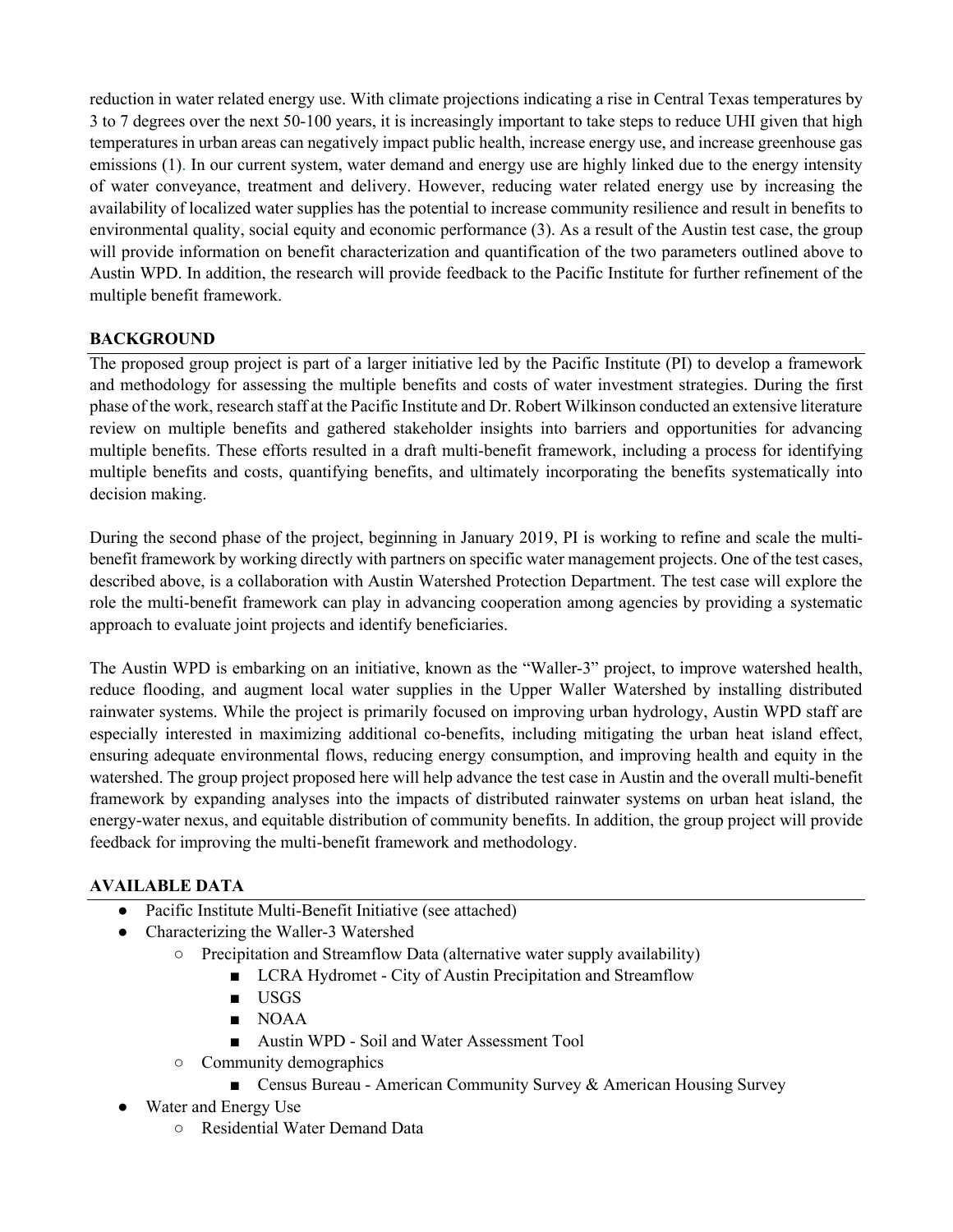- City of Austin Total Pumpage Per Capita Per Day
- Energy Consumption of Water Treatment and Supply Facilities
	- Pacific Institute WESim Model
	- Austin Water Water Plant Energy Consumption
- Characterizing Urban Heat Island
	- National Weather Service City of Austin Temperature Data
	- City of Austin Land Use Cover and Permeability
		- Land use cover, tree canopy, and pervious surface data
	- Local-Scale Urban Meteorological Parameterization Scheme (2)

The data sources listed above are all publicly available, with the exception of the Austin WPD Soil and Water Assessment Tool, which will be provided for use by the Bren project team.

### **APPROACH**

- 1. Quantify the following benefits and conduct a cost-benefit analysis for the catchment systems:
	- a. Reduced urban heat island effect: Determine the projected impact of the catchment systems on land use within the watershed, and quantify the associated change to UHI in the context of air quality and public health by measuring the impact of the catchment systems on aspects of city land use including pervious surfaces, canopy cover/leaf area index, and associated emissivities
	- b. Reduction in energy demands for water treatment and conveyance: Establish the projected reduction in water demand due to implementation of the catchment systems, and measure the associated reduction in energy required for the water system
- 2. Create informational materials for future partners on multiple benefits projects and provide feedback to further refine the Pacific Institute's multiple benefits framework.
	- a. Examine priorities from additional city departments and other stakeholders (e.g., Austin Water Department and Austin Energy) to examine how their priorities align with project co-benefits
	- b. Create materials highlighting the quantified benefits to encourage future collaboration and participation in water management projects
- 3. Examine the distribution of benefits throughout the city of Austin, with a particular focus on impacts to disadvantaged communities, identifying key political and social drivers.
	- a. Map the primary locations within the watershed benefiting from the rainwater catchment systems
	- b. Assess benefit distribution in relation to socioeconomic factors
- 4. Analyze Pacific Institute's multiple benefits framework in the context of the Austin test case and make recommendations for increased effectiveness of the tool.

### **DELIVERABLES**

Along with the oral presentation, poster and policy brief, the proposed project includes four deliverables: 1) a report that evaluates and quantifies the benefits and tradeoffs associated with Austin WPD's proposed distributed rainwater catchment system program; 2) informational documents geared toward area utilities and other possible partners for future multiple benefits projects; 3) a policy memo outlining a methodology for consideration of equitable benefit distribution to be used in future projects; 4) based on outcomes from the Austin test case, present recommendations for further refinement of the Pacific Institute's multiple benefit framework to PI and the project's stakeholder advisory group.

#### **INTERNSHIP**

The Pacific Institute commits to host and mentor one paid intern (\$6,500) for a Bren student during the summer of 2018. Additionally, financial support will be provided for the intern to attend events relevant to the larger multi-benefit framework project (see Client Letter of Support for more information).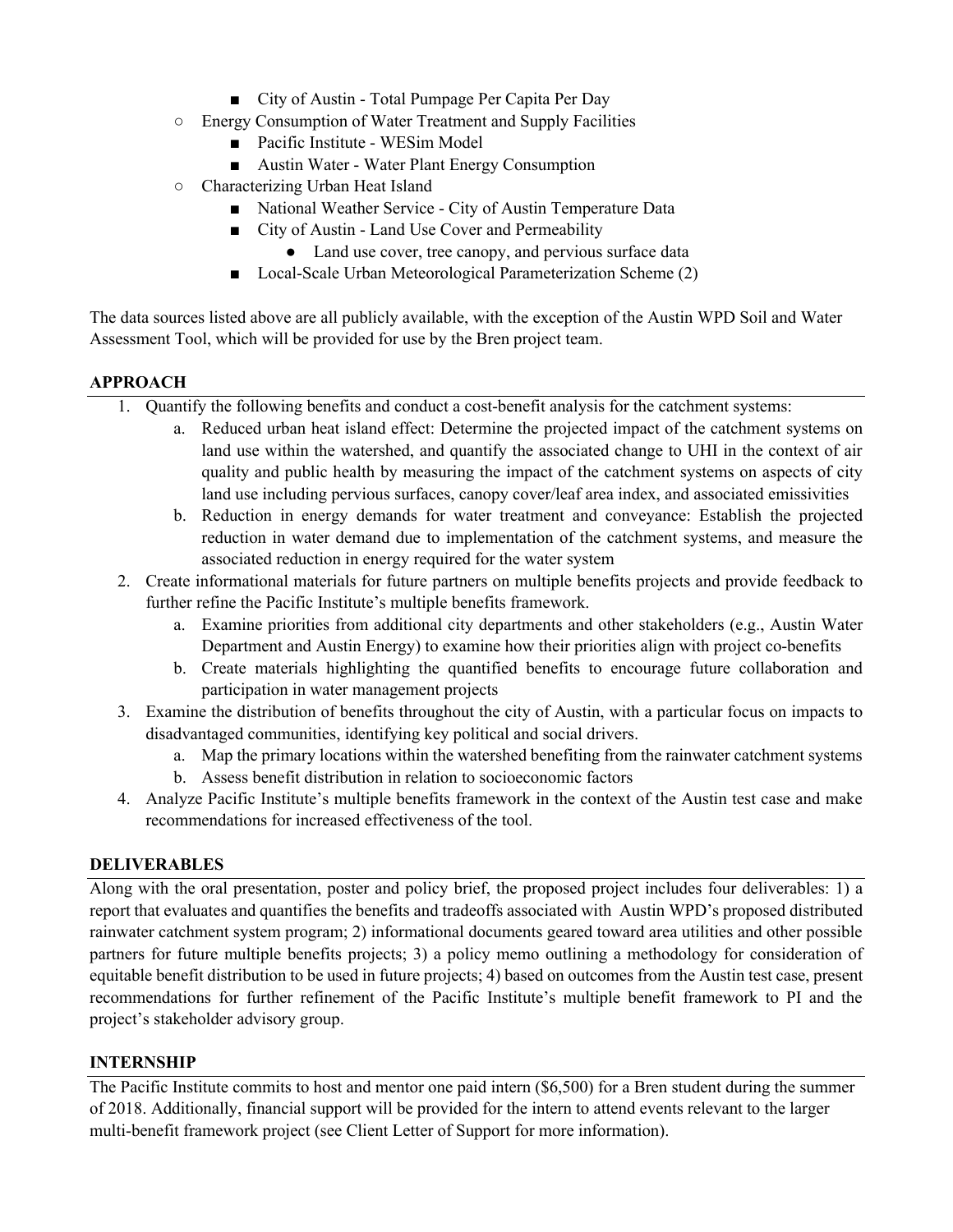### **SUPPLEMENTAL MATERIALS**

#### **References**

- 1. City of Austin, Texas. Freezing the Urban Heat Island Effect. August 6, 2015.
- 2. Grimmond, C.S.B. & Oke, T.R. Turbulent Heat Fluxes in Urban Areas: Observations and a Local-Scale Urban Meteorological Parameterization Scheme (LUMPS). February 2, 2002.
- 3. Kenney, D.S. & Wilkinson, R. The Water-Energy Nexus in the American West. 2011.

### **Budget & Justification**

It is not anticipated that the proposed project would require additional funding beyond the \$1,300 contributed by the Bren School.

### **Client Letter of Support**

(See Attached)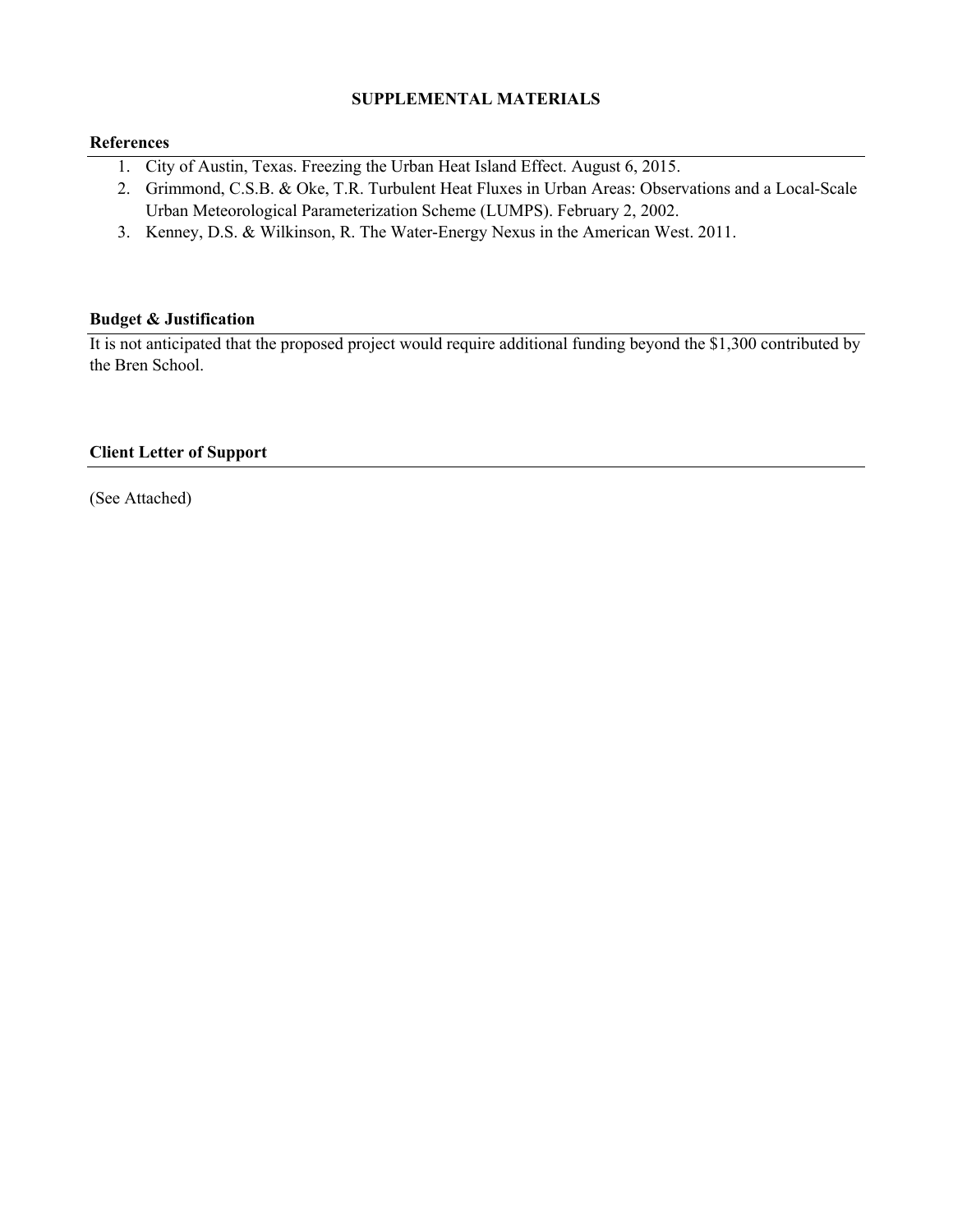*Research for People and the Planet*



January 25, 2019

Pacific Institute  $654$  13<sup>th</sup> Street Oakland, CA 94612 (510) 251-1600

Bren Group Project Coordinator Bren School of Environmental Science and Management 2400 Bren Hall UC Santa Barbara, Ca 93106-5131

To Whom It May Concern:

We enthusiastically support the submitted proposal to work with Bren School master's students on **Evaluating the Multiple Benefits Associated with Distributed Rainwater Catchment Systems in Austin, Texas**. The proposed work is integral for achieving the Pacific Institute's project goals and critical to advancing evaluation of multiple benefits and integrated water management throughout the United States.

## **Project Overview**

The Pacific Institute is a global water think tank based in Oakland, CA that focuses on advancing science-based solutions to address the world's most pressing water challenges. In collaboration with a diverse team of stakeholders, we are developing a framework for incorporating multiple benefits and costs into water investment decisions. While many government agencies, businesses, and other acknowledge the value of multi-benefit projects, there are no standardized methodologies for evaluating co-benefits of water management systematically. As a result, the broad benefits and costs of water management strategies are not routinely included in decision making, and water managers cannot maximize the benefits investments.

In 2017, researchers at the Pacific Institute and Professor Bob Wilkinson of UC Santa Barbara launched an initiative to develop, build consensus around, and promote the uptake of a framework to embed the co-benefits of water projects into investment decisions (see Attachment 1 for more information). During the first phase of this work, completed in early 2019, the team proposed a framework for identifying multiple benefits of water investments. During Phase 2, currently underway, we are seeking to advance the framework through test cases and policy innovation.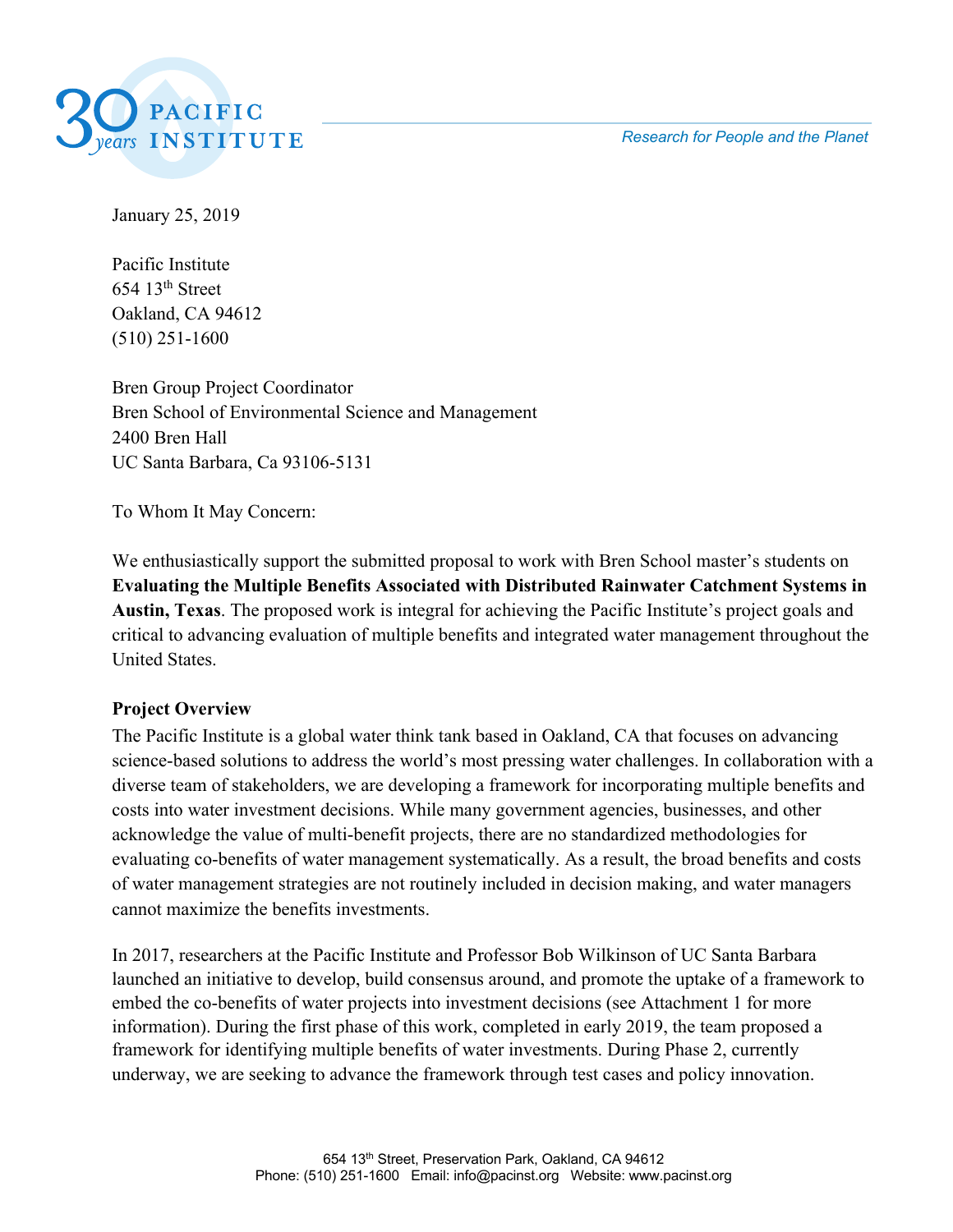# **PACIFIC INSTITUTE**

# **Current Work**

We have identified two test cases in which we are working with individual municipalities and businesses to apply the multi-benefit framework and examine how their water investment decisions can incorporate a broader range of benefits and costs. The first test case focuses on examining the benefits and trade-offs of sustainable landscapes on commercial and industrial properties in southern California, as well as identifying the public and private beneficiaries. The second test case explores the benefits of distributed rainwater systems in Austin, TX to examine opportunities for cooperation and co-funding among public agencies.

# **Bren Group Project Contribution**

The proposed Bren School group project will contribute significantly to the Phase 2 test case focused on distributed rainwater capture systems in Austin, TX. For this test case, the Pacific Institute has partnered with the Austin Watershed Protection Department (WPD) to examine the multiple benefits and costs of implementing distributed rainwater capture systems in the upper Waller Creek watershed. The project includes an evaluation of flood control and water supply benefits resulting from these projects, as well as engagement with stakeholders to facilitate collaboration among city agencies.

The WPD staff identified urban heat island and the energy-water nexus as two areas of interest that have not been quantified. However, there are limited financial resources to investigate these areas. For this reason, assistance from the Bren GP would add considerable value to this project. In addition, there is growing interest from the WPD staff to incorporate equity into the evaluation of the implemented projects. While the multi-benefit framework has outlined a potential process for examining equity, we have not yet incorporated equity in the context of this work.

In addition to providing value directly to Austin WPD, the Bren group project would help to improve the usability and overall scalability of the framework. The proposed group project work includes providing feedback to the Pacific Institute team on how to refine the framework and better incorporate urban heat island and the energy-water nexus. In addition, the materials developed will be included in our online resources database to provide additional resources for future stakeholders interested in incorporating multiple benefits into their decision making.

# **Data and Resource Availability**

The City of Austin WPD can provide data for analysis, including watershed characterization data (rainfall, impervious surface, flood probability), as well as implementation data (proposed project locations and sizes, rainwater capture strategies employed). These datasets will help with examining impacts of rainwater harvest projects on urban heat island. In addition, the City of Austin has a large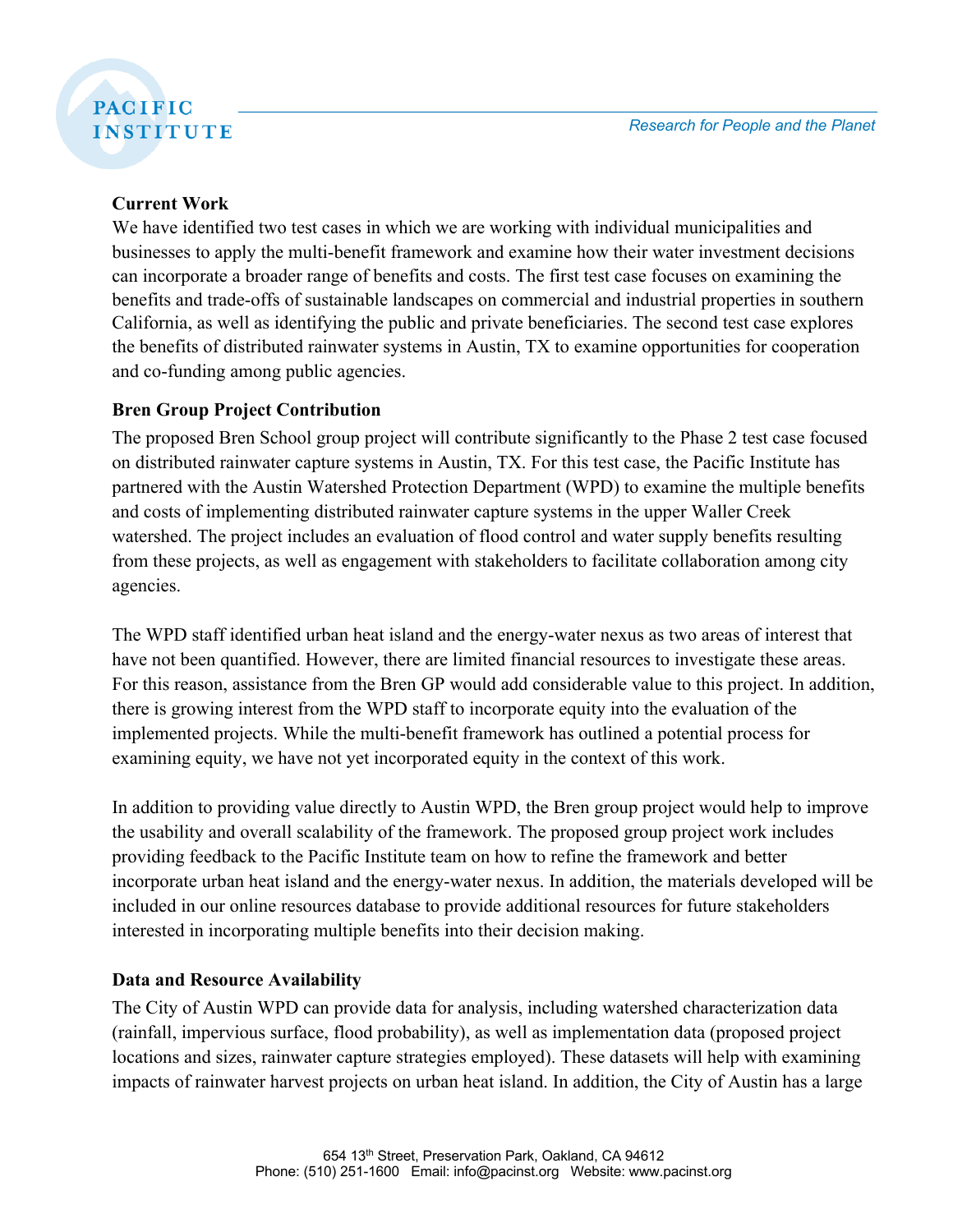# **PACIFIC INSTITUTE**

data repository, including information on potable water demand and energy demand, which can provide the basis for analysis on the energy-water nexus analysis.

The group project can also incorporate data provided on the energy-water nexus from an excel-based model developed by the Pacific Institute and Dr. Bob Wilkinson, entitled the Water-Energy Simulator (WeSIM), which can examine energy requirements for water provision and use, from source extraction to discharge.

## **Internship Funding**

Pacific Institute can commit \$6,500 towards hosting one full-time summer internship in our Oakland, CA office. This amount will be paid directly to the intern over a 10-week internship. We can also provide additional financial support to attend relevant events that are associated with the larger multibenefit project work, such as stakeholder meetings. Following the internship, we look forward to providing on-going research support and engaging with the project team.

We are very excited to be considered as a partner for this Bren School Master's project. We are confident that this work will be valuable experience for the group members and invaluable for meeting our overall project goal. If you have any additional questions or concerns, please do not hesitate to contact us. We look forward to hearing from you.

Sincerely,

farah Diringer

Sarah Diringer, Ph.D. Senior Research Associate sdiringer@pacinst.org (510) 251-1600 x128

orafan

Cora Kammeyer Research Associate ckammeyer@pacint.org (510) 251-1600 x114 **Attachment 1. Pacific Institute Multi-Benefit Initiative Description**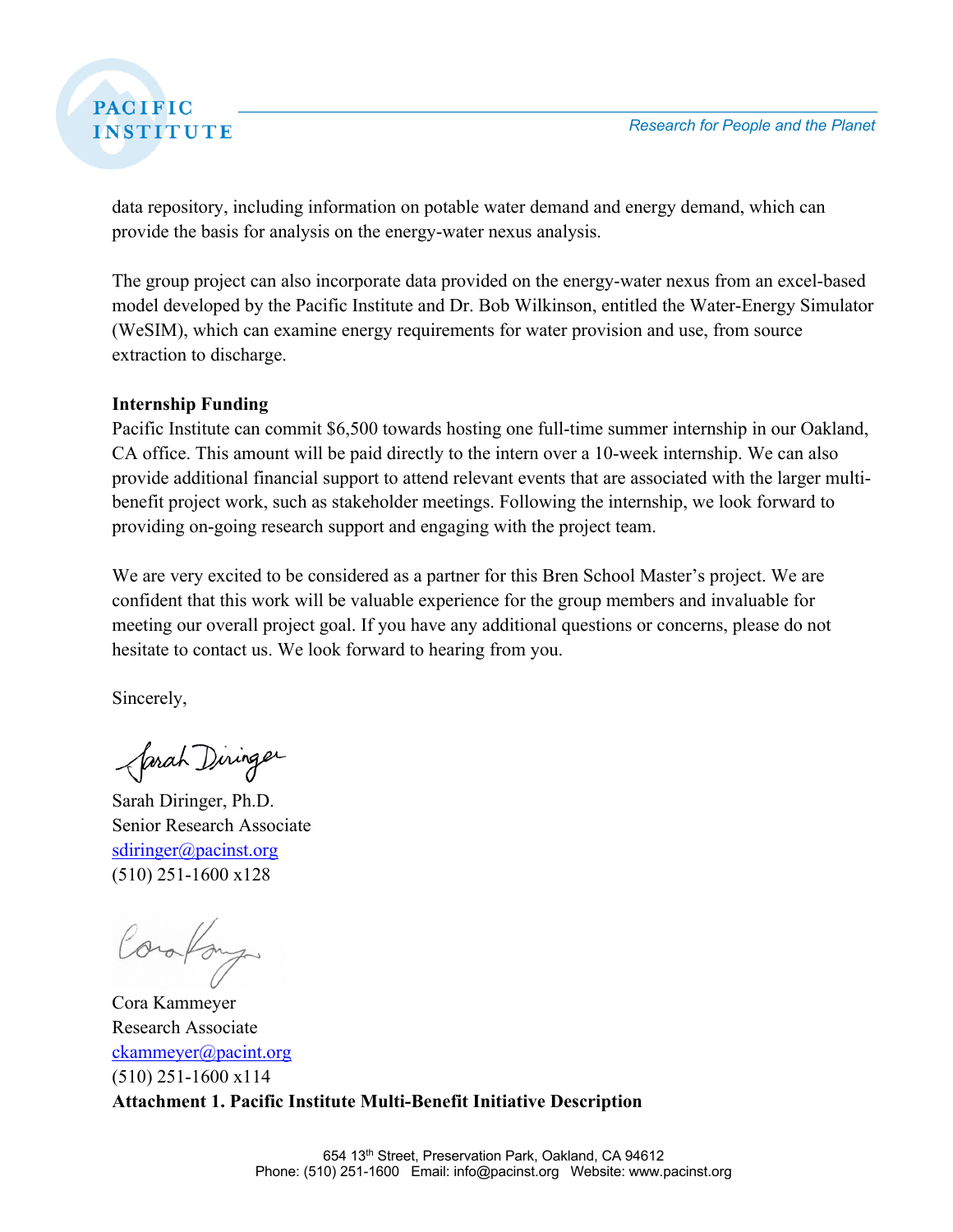

# Maximizing Water Investments through Achieving Multiple Benefits

## **Goal**

We envision a future where water decision makers carefully consider the broad benefits and costs of water management investments and pursue strategies that support equity, sustainability, and resilience. To meet this end, the Pacific Institute – in collaboration with a diverse team of stakeholders – is developing a framework for systematically assessing the multiple benefits and costs provided by water management strategies.

## **Background**

There is broad recognition that adapting to climate change, coupled with the need to address aging infrastructure and population growth, will require public and private investments in man-made water systems and the natural environment. These investments will take many forms, ranging from watershed restoration to efficiency improvements and stormwater management, and will address a combination of flood risk, water quality, and water supply objectives. In addition to meeting waterrelated objectives, many of these strategies can also provide important co-benefits, such as reducing energy use and greenhouse gas emissions, providing habitat, and enhancing community livability.

Many government agencies, businesses, and others acknowledge the value of multi-benefit projects and the need for consistent approaches for investment decision-making. However, there are no standardized methodologies for identifying and evaluating co-benefits of water management systematically. As a result, the broad benefits and costs of water management strategies are not routinely included in decision making, and water managers cannot maximize the benefits investments. Effectively comparing water management and investment options requires careful consideration of the costs and benefits associated with each strategy.

To address this challenge, researchers at the Pacific Institute and Professor Bob Wilkinson of UC Santa Barbara launched an initiative in 2017 to develop, build consensus around, and promote the uptake of a framework to embed the co-benefits of water projects into investment decisions. During the past year, the team has proposed a framework for identifying multiple benefits of water investments and is seeking to advance the framework through test cases and policy innovation.

# **The Multi-Benefit Framework**

The goal of the multi-benefit framework is to outline a strategy for identifying the benefits and trade-offs of water management investments and describe opportunities for incorporating them into decision making. The framework can be used by the public sector, for example, when evaluating which water supply or water quality intervention to pursue. Or, it can be used by the private sector, when assessing which projects to invest in within their value chains or as part of their philanthropic activities.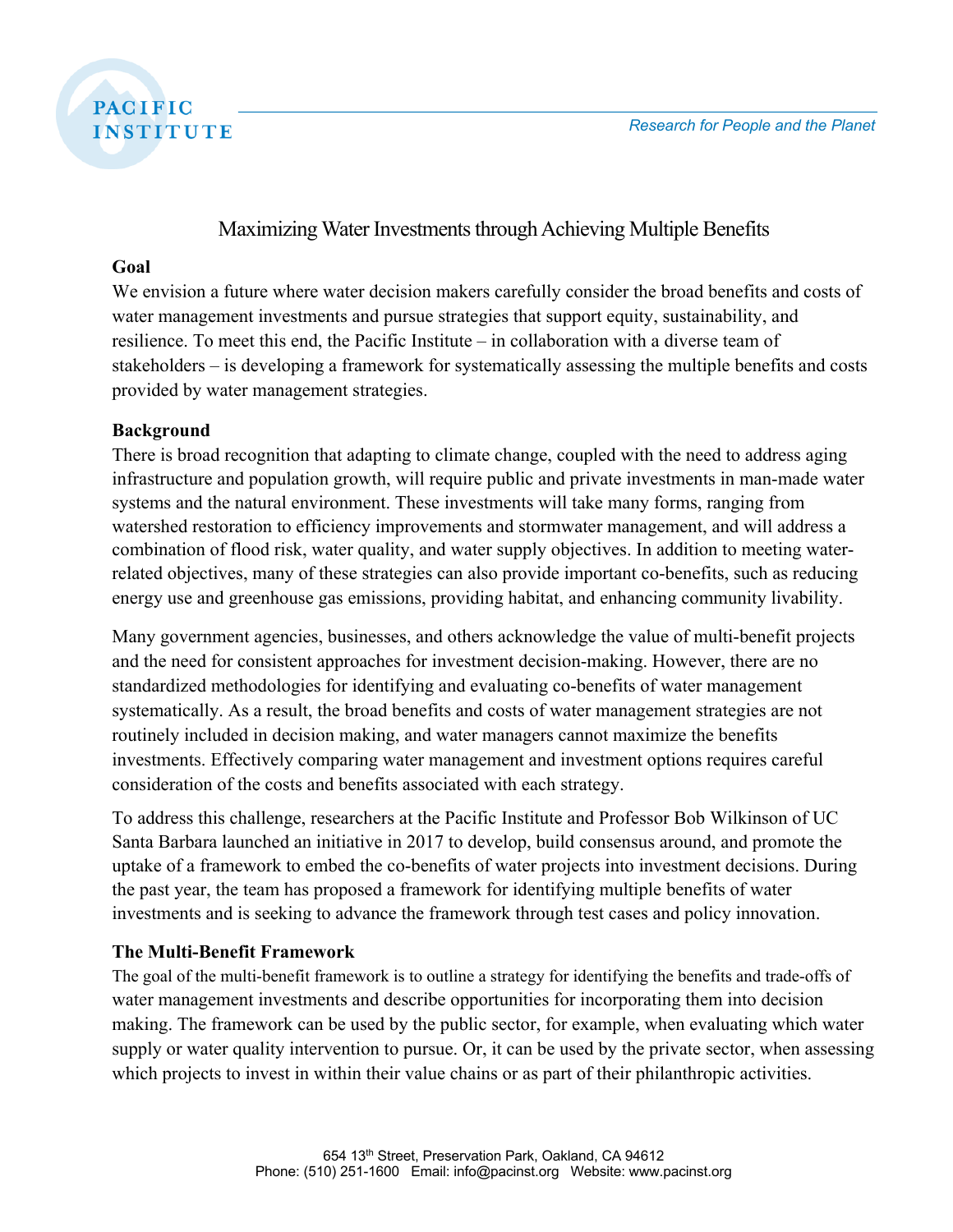# **PACIFIC INSTITUTE**

In order to achieve this, we have identified three phases of work. During the first phase, completed in early 2019, the project team developed a draft framework and supporting methodology for evaluating multiple benefits of water projects by engaging with a diverse set of stakeholders from government, corporations, NGOs, and community members. During the second phase of work, currently underway, we will refine and advance the framework through test cases, development of resources, policy innovation. Finally, during the third phase of work, beginning in 2020, we will focus on embedding the framework into policy and planning.

During Phase 1, we have identified that there are substantial opportunities to expand the analysis of multiple benefits to systematically include both qualitatively and quantitatively evaluation of benefits and costs of water management strategies. Some of the benefits associated with these categories can be quantified and even monetized to be included in traditional economic evaluations while other benefits are more difficult to quantify. Thus, the incorporation of multiple benefits happens on a continuum from qualitative consideration of benefits to quantification and monetization, and ultimately incorporation into decision making (Figure 1). The progression provides an illustrative process for increasingly robust consideration of co-benefits.



*Figure 1. Continuum of multiple benefits from recognizing and identifying multiple benefits to systematically incorporating multiple benefits and costs into decision making.* 

One of the key challenges of carefully considering multiple benefits is identifying the broad range of potential benefits and trade-offs associated with water management projects. To advance the first stage of multi-benefit consideration, we sought to provide a structure for identifying benefits and costs systematically. By examining the literature on multiple benefits and conducting interviews and convenings with stakeholders, we categorized the benefits and costs of water management strategies into five broad themes: Water, Energy, Land and Environment, Risk and Uncertainty, and People and Community (Figure 2). These themes provide an outline for characterizing multiple benefits and costs and enable more transparent consideration of trade-offs.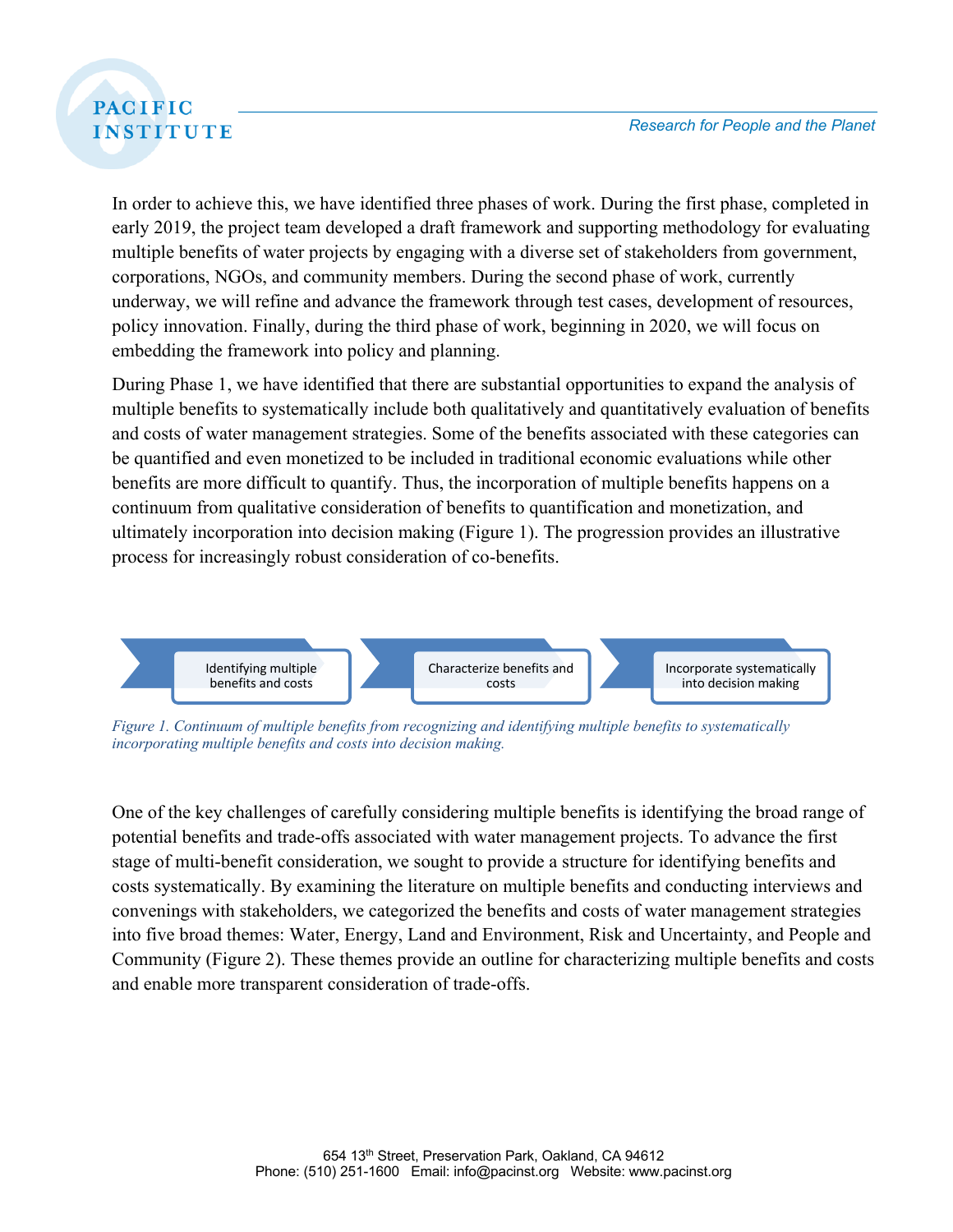

*Figure 2. Framework for evaluating multiple benefits of water management strategies.*

## **Advancing the Framework**

**PACIFIC** 

We are currently embarking on Phase 2 of this work and are seeking to improve and advance the framework through test cases, development of resources, and policy innovation. For this effort we are working to:

- Refine the multi-benefit framework based on application to real-world water management decisions and stakeholder input;
- Develop and provide online resources for analysts, decision makers, and advocates to identify and examine multiple benefits of a broad range of water management strategies; and
- Identify pathways to embed multi-benefit analyses and resultant information in policy and investment decision-making, such as promoting uptake of the framework in funding proposal requirements and in integrated water management planning at the local, state, and federal levels.

We are currently implementing the framework through two test cases. The first test case focuses on advancing sustainable landscapes on commercial and industrial properties in southern California by identifying benefits and trade-offs, as well as the public and private beneficiaries. The second test case explores the benefits of distributed rainwater systems in Austin, TX to examine opportunities for cooperation and co-funding among public agencies and encourage uptake by the public.